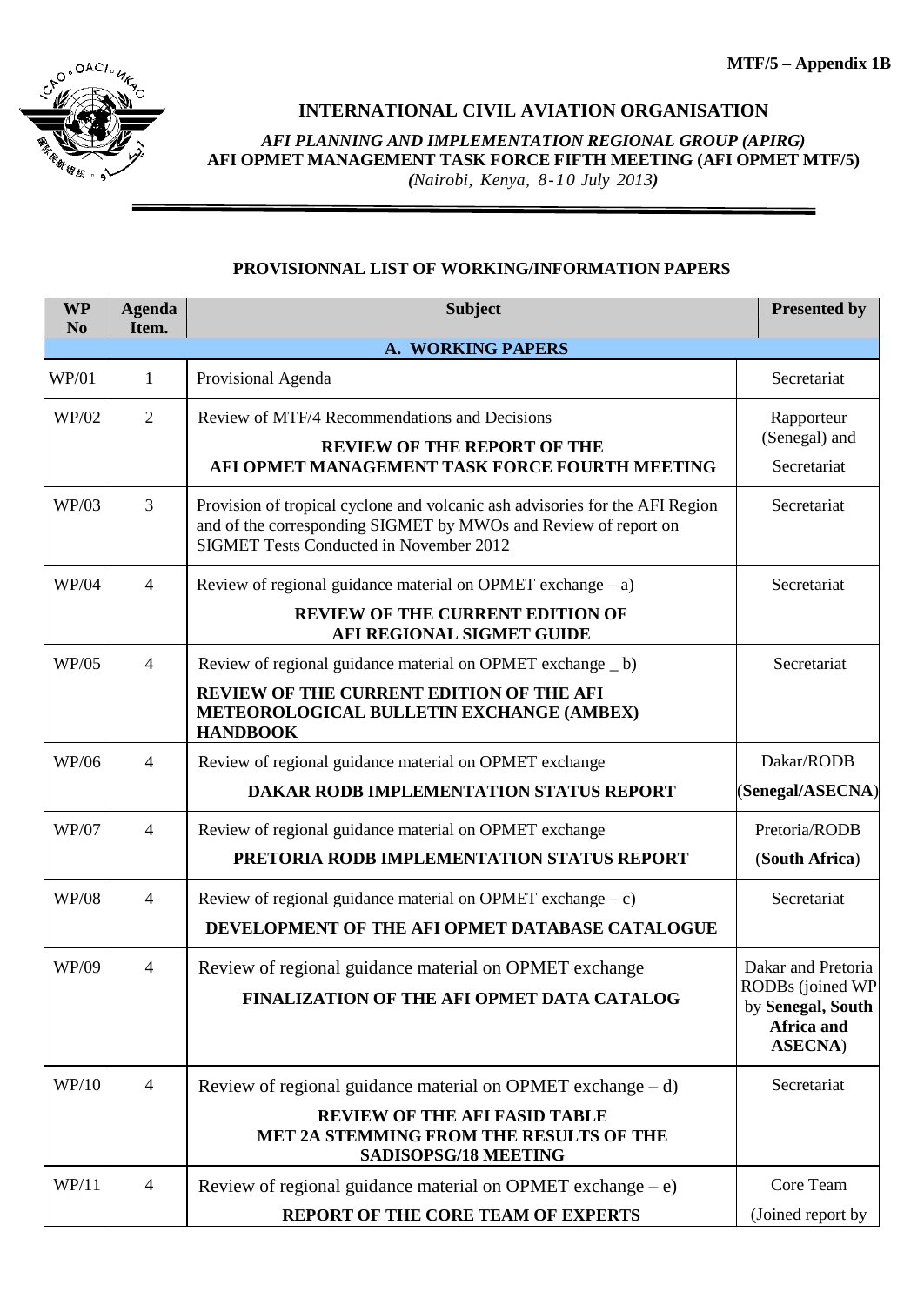|       |                | <b>AFI RODB BACKUP PROCEDURES Experts</b><br>(Kenva, Madagascar, Senegal and South Africa) | Kenya,<br>Madagascar,<br><b>Senegal and South</b><br>Africa) |
|-------|----------------|--------------------------------------------------------------------------------------------|--------------------------------------------------------------|
| WP/12 | 5 <sup>5</sup> | <b>Future Developments with regards to OPMET information</b>                               | Secretariat                                                  |
| WP/13 | 6              | Terms of reference, work programme and composition of the AFI OPMET<br><b>MTF</b>          | Secretariat                                                  |
| WP/14 | 3              | VAAC TOULOUSE REPORT                                                                       | France                                                       |
| WP/15 | $\overline{4}$ | Review of the AMBEX Handbook                                                               | <b>ASECNA</b> and ROC<br>Toulouse                            |
| WP/16 | 5              | Feedback on the Meeting of RODBs in Brussels                                               | Dakar RODB                                                   |
|       |                |                                                                                            |                                                              |
|       |                |                                                                                            |                                                              |
|       |                |                                                                                            |                                                              |